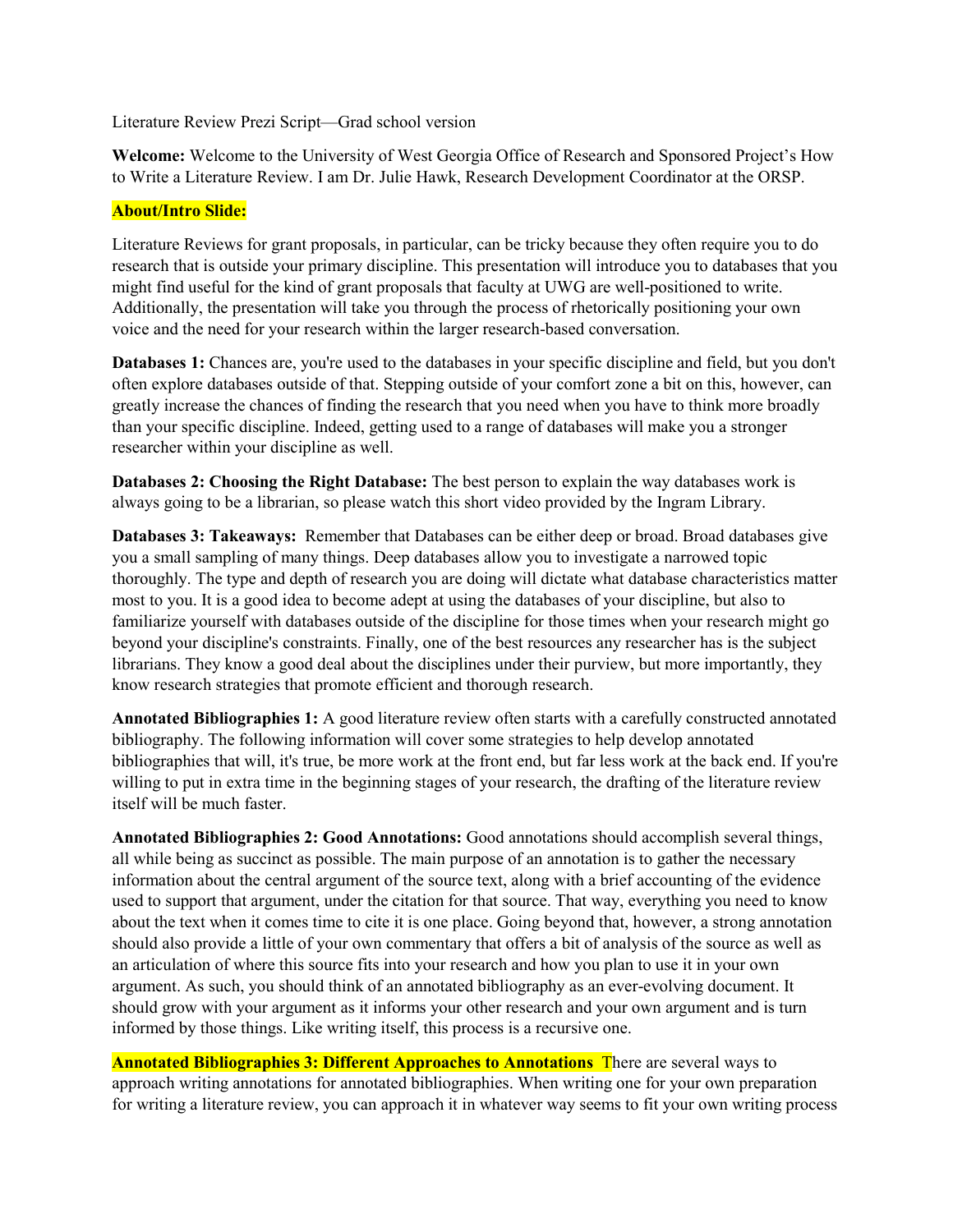most closely. If you like formulas as a way to train, consider using a Rhetorical Précis first. You don't want to stop here, as this format does not allow for your own commentary or for adding additional material, such as quotations from the text, but learning how to write a precis does help you learn to gut a source for the important information more quickly and efficiently, and it does get you well on your way to a thorough and succinct annotation. A Rhetorical Precis has only four sentences, but each sentence must do very specific work:

Sentence 1: Includes the author, genre, title, date (in parentheses), followed by a rhetorically accurate verb (asserts, argues, implies, etc) and a THAT clause that contains the central argument of the source text

Sentence 2: Includes the way the author develops the argument and supports the thesis (usually in chronological order, but it does not have to be)

Sentence 3: Includes the author's purpose followed by an IN ORDER TO phrase

Sentence 4: Includes a description of the intended audience and/or how the author relates to her audience (a brief analysis of tone works here)

If you like to be more free-form in your drafting, simply include that information and the rest of the information that makes for a good annotation in your own words, plus include any direct quotations (properly cited) that you think you might use. Do note, however, that all of the information in a precis should also be in a free-form annotation, though the citation does take care of the publication information, so you do not need to include that again in the annotation itself.

**Annotated Bibliographies 4: Rhetorical Precis: An Example:** Please read the example rhetorical precis carefully and note how each sentence follows the formula laid out on the last slide. The words and phrases in bold point towards the specific aspects of the formula for each sentence. This formulaic approach to summarizing a text is of course somewhat limited, but practicing this method does help you become more efficient at getting to the crux of a source's argument.

**Annotated Bibliographies 5: Standard Annotations: An Example:** Please read the example standard annotation here and note that this is merely one way to approach it. Note also that it includes direct quotations that encapsulate key components of the text so that as your write your literature review, you might pull directly from your annotation to pepper in key quotes. Be sure to cite them carefully here so that you don't have to go hunting for that information later. For an entire book-length project, I usually have a much longer entry than this, and I will include more quotations. You should use your own judgment about how much detail to provide in terms of direct quotations and explanations of evidence as long as the key components—the same ones you would include in a rhetorical precis—are there.

**Situating Your Research 1:** Once you have gathered all your research, read and annotated it thoroughly, and are ready to put together your literature review, think about your overall purpose, your audience, your place in the scholarly conversation, and the ways in which your research might fill a research gap. This graphic from Karen Kelsky's website, The Professor is In, shows what she calls a "Foolproof Research Proposal Template." While this template is specific to grant-funded research proposals, the ideas therein are translatable to any kind of research. When writing a paper for a class or a thesis or dissertation, you certainly won't be asking for money, which means you won't need to worry about the budget (and probably the timeline), but the rest is applicable. The point of scholarship is to fill in gaps in knowledge, and the creation of new knowledge leads to the creation of new gaps. That means there is always room for more research. As you write your literature review, you need to have that broader purpose in mind.